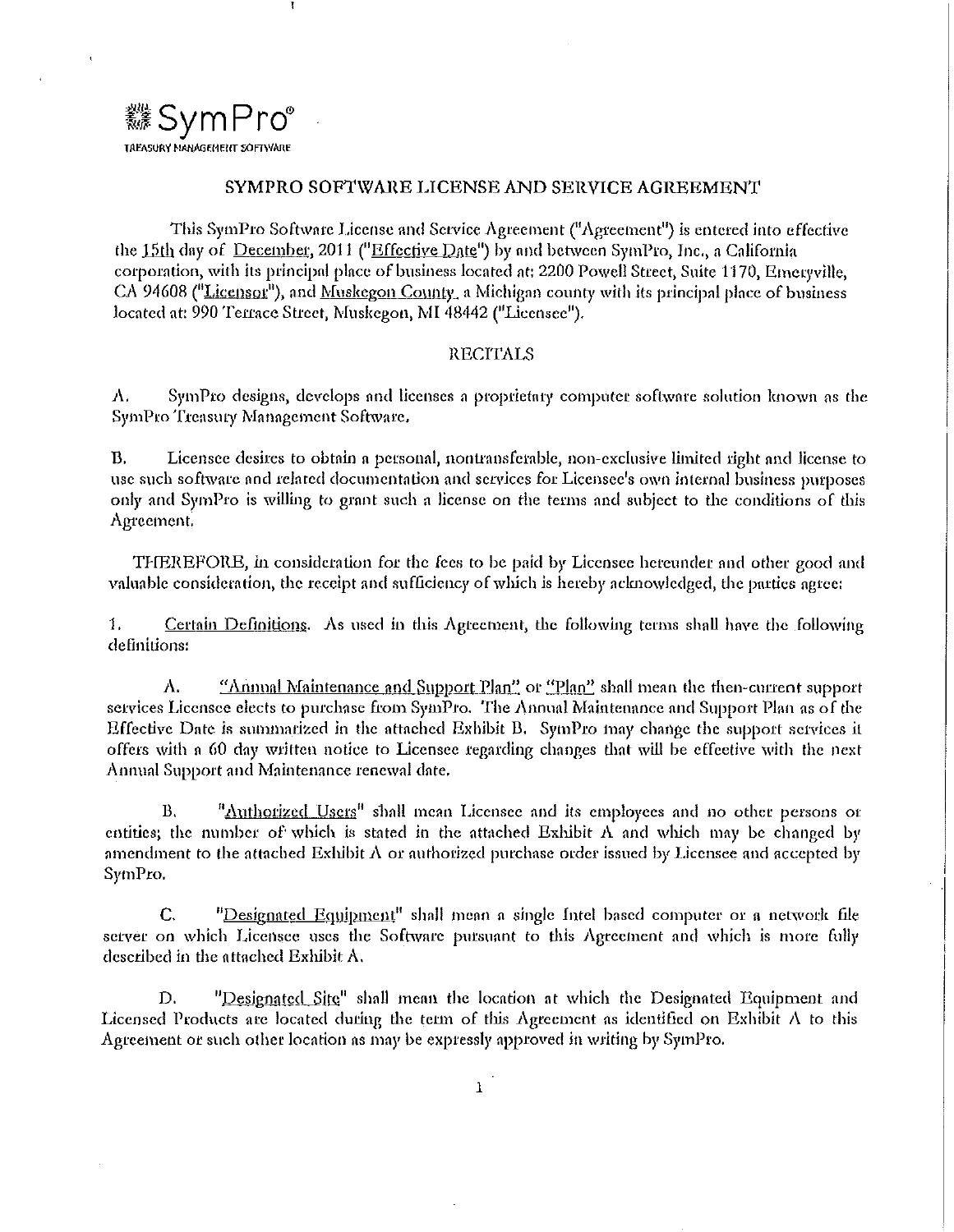$\mathbf{R}$ . "Documentation" shall mean all user/operation manuals and other materials or information describing the Software, as hereinafter defined, its performance characteristics, technical features and other relevant information reasonably required for use of the Software, including all physical media upon which the materials or information are provided.

"Licensed Products" shall mean the Software and the Documentation. F.

G. "Software" shall mean that certain SymPro proprietary computer software solution known as SymPro Treasury Management Software, in machine readable, object code form, as listed on Exhibit A, and any modules, bug fixes, modifications, enhancements and other SymPro or third party software provided to and licensed hereunder by SymPro to the Licensee during the Term.

#### $\overline{2}$ . Software License.

A. License Grant. Subject to the terms of this Agreement, SymPro hereby grants to Lieensee, and Licensee accepts, a limited, personal, non-transferable and non-exclusive perpetual license to use the Licensed Products solely for Licensee's own internal business purposes and solely on the Designated Equipment located at the Designated Site by the number of Authorized Users stated in the attached Exhibit A or such Authorized Users added during the Term. Licensee shall be permitted to make one copy of the Software for backup and archival purposes only. Each copy must reproduce all copyright and other proprietary notices.

Warranty of Ownership. SymPro warrants to Licensee (and no other person or entity) that it **B.** is the author and owner or proper Licensee of the Licensed Products and has the right to enter into this Agreement.

 $C_{1}$ Sympro Retains Title. Licensee acknowledges that SymPro and its licensors retain title to the Licensed Products, all copyrights, trade secrets and other intellectual property rights licensed to Licensee even if Licensee's suggestions are incorporated into subsequent versions of the Software. The Licensed Products constitute a trade secret and are confidential to SymPro,

No Ownership Rights. Other than the limited right of use of the Licensed Products D. described in this Agreement, Licensee neither shall have nor shall it acquire any right, title or interest in or to any of the Licensed Products or in any intellectual or proprietary rights represented thereby.

License Restrictions. Licensee agrees that it will not modify, decompile, disassemble,  $R_{\rm a}$ translate or reverse engineer the Software, in whole or in part. Except as expressly stated, this Agreement does not include any rights to use, disclose, sublicense, or otherwise transfer the Software, Documentation, or other proprietary information of SymPro. Licensed Products shall not be used to process data except for Licensee's internal purposes.

 $\Gamma$ . Licensee shall immediately notify SymPro in writing of any actual or suspected breach of this Agreement, including, without limitation, its terms limiting use.

 $\overline{c}$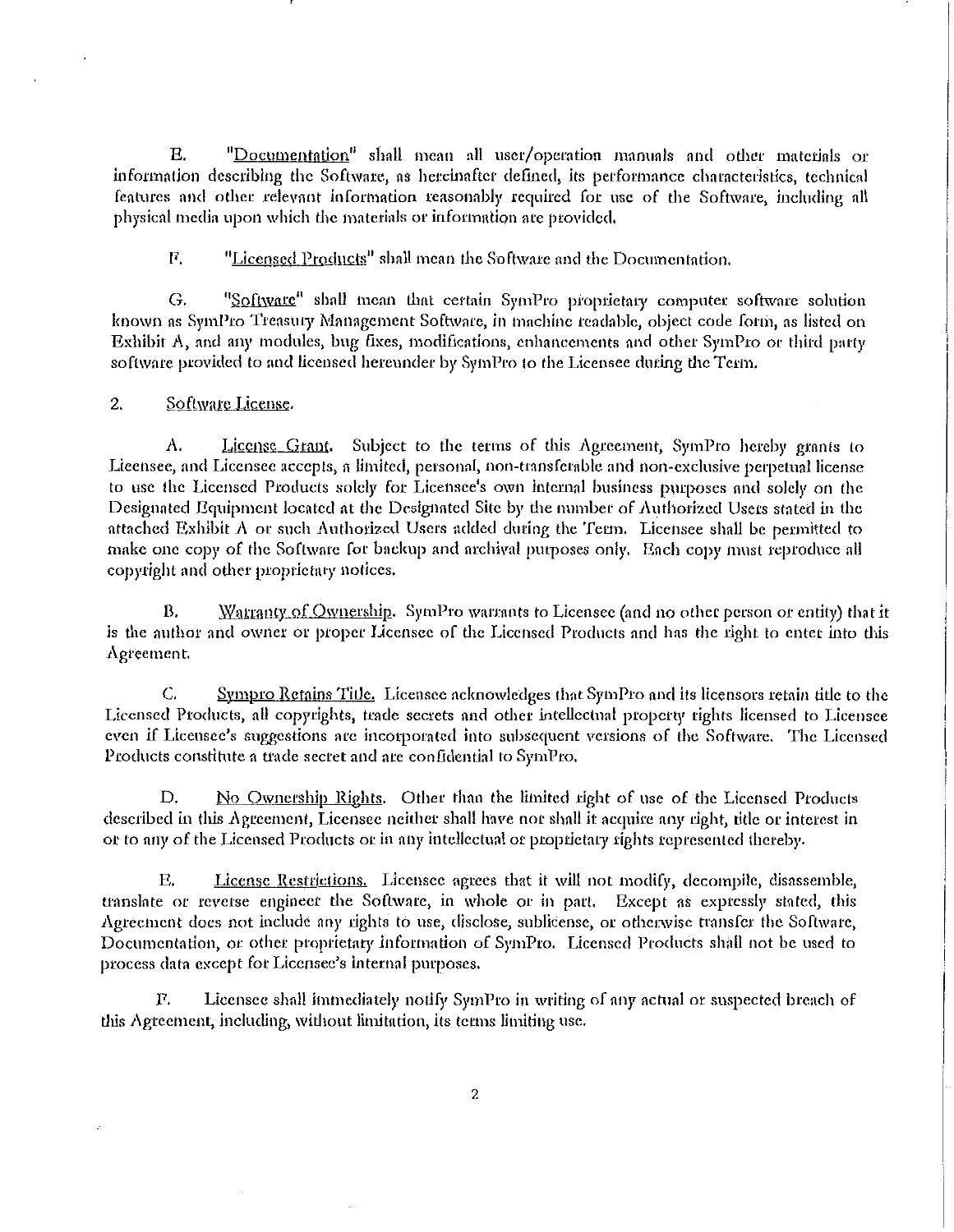G. Audit. Upon 10 days prior written request, SymPro may audit and examine such records at Licensce's offices during normal business hours, solely for the purpose of confirming the accuracy of all amounts due and paid hereunder. In the event that an audit reveals an overpayment by Licensee, SymPro will credit Licensee's account for such overpaid amount. In the event that such audit reveals an underpayment by Licensee, Licensee agrees to pay SymPro the amount of such underpayment within 10 days from SymPro's written notice. Should any underpayment be in excess of 10% of that which was owed to SymPro, Licensee shall reimburse SymPro for the cost of the audit in addition to all amounts then due. Licensee requests the opportunity to independently verify audit within 30 days of receipt.

3. Delivery of Licensed Products. Software may be delivered to Licensee by CD or by remote telecommunications from SymPro's place of business unless the parties agree in writing to an alternative method of dclivcty. SymPro is not responsible for installing the Software unless SymPro is specifically contracted to perform installation and training services.

## 4. Fees and Payment.

A. License Fee. Licensee shall pay the then current fees for the Licensed Products ("License Fees"). Licensee will remit payment for the Licensed Products within 30 days of SymPro's invoice.

B. Annual Maintenance and Support Plan. If Licensee elects to purchase services under the Annual Maintenance and Support Plan, Licensee shall pay the then current annual service fees within 30 days of SymPro's invoice. SymPro may adjust the services fees for Licensed Products added in any annual period in the subsequent year.

C. Payments. All payments (i) shall be made by bank check or Licensee's check or wire transfer of immediately avnilablc funds and (ii) shall be due and payable to Syn1Pro (or SymPro's assignee) in U.S. Dollars, at SymPro's address as stated above, or such other places as SymPro may from time to time designate in writing. All payments shall be made without offset or deduction of any nature whatsoever and are nonrefundable except as expressly stated. Licensee shall pay all applicable federal, state and local sales, use, excise, transportation, occupational or similar taxes or assessments, customs ot duties.

# 5. Warranty.

A. Syml'ro warrants that: (i) Software will perform in accordance with SymPro's standard specifications stated in its Documentation for a period of 365 days from the date of first installation of the Software (exclusive of bug fixes, modifications or enhancements provided ducing the wnrrnnty period or under the Annual Maintenance and Support Plan); nnd, (ii) Setvices provided under the Plan will be performed in a professional and workmanlike manner and bug fixes, modifications, enhancements pmvided under the Plan will perform in accordance with SymPro's standard specifications. EXCEPT FOR THE WARRANTIES STATED ABOVE, SYMPRO AND ITS LICENSORS MAKE NO OTHER WARRANTIES, WRITTEN OR ORAL, WHETHER EXPRESS OR IMPLIED. SYMPRO AND ITS LICENSORS EXPRESSLY DISCLAIMS ALL IMPLIED WARRANTIES, INCLUDING WITHOUT LIMITATION THE WARRANTIES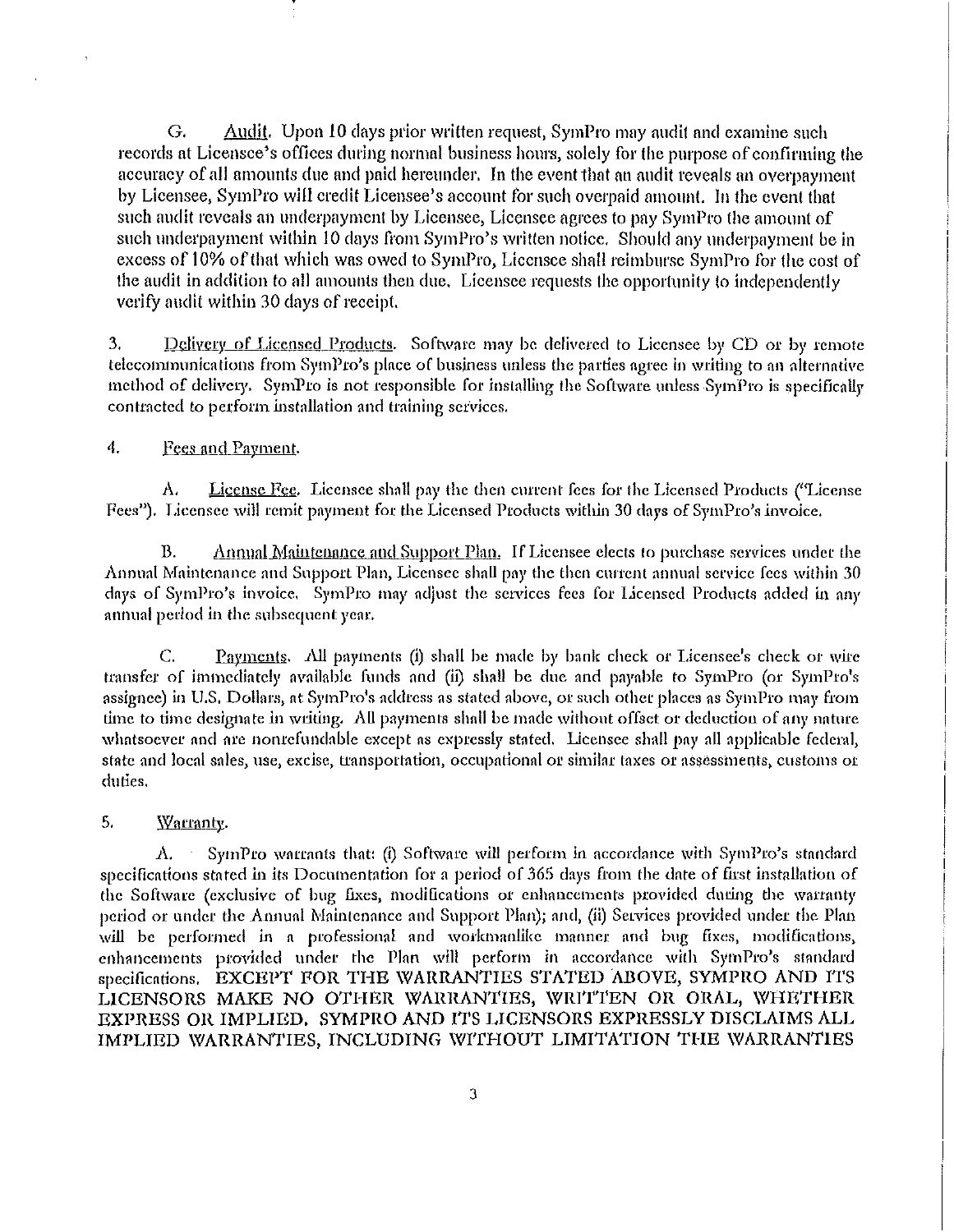# OF MERCHANTABILITY, FITNESS FOR A PARTICULAR PURPOSE, TITLE AND NON-INFRINGEMENT. For warranty support, Licensee should contact: Technical Support *ut telephone number 510 6.05 0900.*

B. Licensed Products are of a complex nature resulting in operations that may be intermpted or errors that may be encountered. SymPto sole obligation and Licensee's sole remedy under this warranty is for SymPro, at its option, to provide such services, bug fixes or other modifications it deems appropriate, provide a functional equivalent or reperform services, if: (i) SymPro receives proper notice of any claimed Software defect during the warranty period or a claim of defective services or Software under the Plan within 30 business days of the related occurrence. Proper notice includes copies of the data, reports and written procedures documenting the claim. And, (ii) the Licensee is otherwise in compliance with this Agreement and using the current version of the Software in accordance with SymPro's standard specifications; and, (iii) SymPro is able to reproduce any claimed defect. Should SymPro determine in its sole judgment after reasonable effort that a covered defect cannot be remedied, SymPro may elect to terminate this Agreement as to the effected Software and refund the paid, unused License Fees as to the effected Software only upon retum of the Software and certification the Software is no longer in usc by Licensee.

C. Further Limitations. The limited warranties provided in this Section 5, as limited by other provisions of this Agreement, nrc non-transferable by Licensee except ns set forth below and shall immediately become void in the event of any unauthorized use, modification or repair of the Licensed Products or any part thereof or upon breach by Licensee of any provision of this Agreement. Except as otherwise may be provided in any technical support and maintenance agreement between the parties, Licensee shall pay, at SymPro's then current rates, for services performed by SymPro to correct problems or defects not covered by warranty, including, without limitation, those traceable to Licensee's **errors,** 

D. Licensee shall pay, at SymPro's then current rates, for services performed by SymPro to address any problems or defects not covered by warranty or the Plan, including, without limitation, those traceable to Licensee's errors. All such services will be provided to a specific proposal outlining the scope of work, time and material rntcs and delivery schedules.

#### 6. Indemnification.

A. SymPro hereby agrees to indemnify Licensee ngoinst any damages finaUy awarded against Licensee in connection with a claim that the Licensed Products directly infringe a United States copyright or patent or other intellectual property rights, provided that: (i) Licensee notifies SymPro in writing within 30 days of the claim; (ii) SymPro has sole control of the defense and all related settlement negotiations; and (iii) Licensee provides SymPro with the required assistance, information and authority. SymPro shall have no liability for any claim of infringement arising from: (a) any unauthorized use, alteration or modification of the Software including use of the Software in conjunction with products not provided by SymPro; or, (b) use of o superseded or altered release of the Software if the infringement would have been avoided by the use of n current unallered release of the Licensed Products.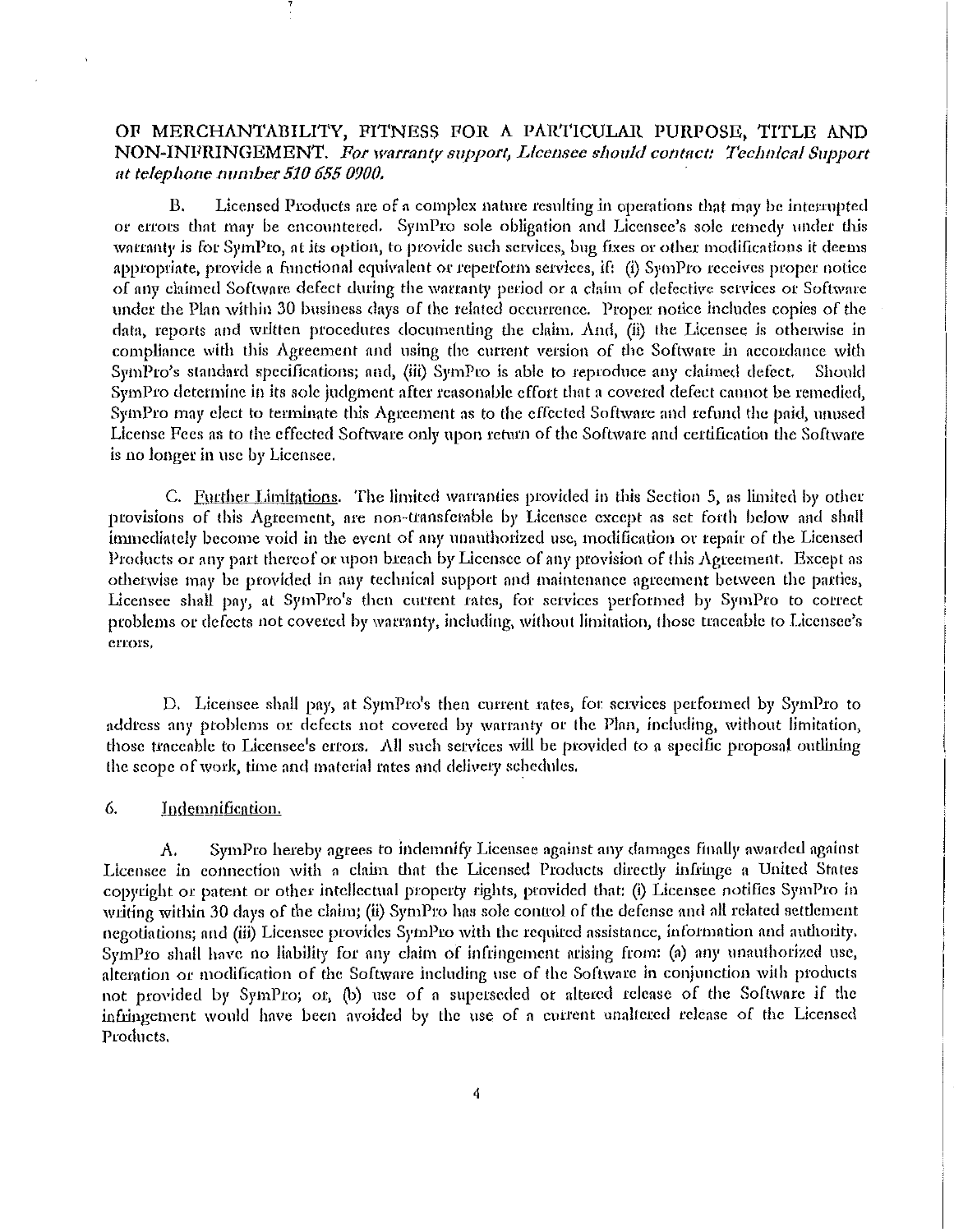B. If the Licensed Products are held or are believed by SymPro to infringe, SymPro shall have the option, at its expense, to: (i) modify the Licensed Products to be non-infringing; or, (ii) obtain for Licensee a license to continue using the Licensed Products. If it is not commercially reasonable to perform either of the above options, then SymPro may terminate the license for the infringing Licensed Products and refund any unused License Fees or Annual Maintenance and Support Plan fees paid for the affected Licensed Products. Licensee shall discontinue use of the Software.

C. The provisions of this Section 6 state each party's entire obligation and liability with respect to the infringement of any property right based on the use of the Licensed Products.

LIMITATION OF LIABILITY. To the extent a claim arises under warranty, the remedy stated 7. in Section 5 applies. To the extent a claim arises under indemnification, the remedy stated in Section 6 applies, AS TO ALL OTHER CLAIMS, LICENSEE ACKNOWLEDGES THAT POTENTIAL DAMAGES IN ANY PROCEEDING WOULD BE DIFFICULT TO MEASURE WITH CERTAINTY AND THE PARTIES EXPRESSLY AGREE THAT AS A FAIR ASSESSMENT OF POTENTIAL DAMAGES, SYMPRO AND ITS LICENSOR'S LIABILITY UNDER THIS AGREEMENT, REGARDLESS OF FORM OF ACTION, PROCEEDING OR THEORY OF RECOVERY, SHALL NOT EXCEED THE LICENSE FEES OR FEES ACTUALLY PAID TO SYMPRO WHICH ARE DIRECTLY RELATED TO THE CLAIM. REGARDLESS OF THE FORM OF ACTION, PROCEEDING, OR THEORY OF RECOVERY, NEITHER SYMPRO NOR ITS LICENSORS SHALL IN ANY MANNER BE LIABLE FOR ANY LOST PROFITS, LOST SAVINGS OR OTHER SPECIAL, INCIDENTAL, CONSEQUENTIAL OR EXEMPLARY DAMAGES, INCLUDING WITHOUT LIMITATION, ANY SUCH DAMAGES ASSESSED AGAINST OR PAID BY LICENSEE TO ANY THIRD PARTY, ARISING OUT OF THE USE, INABILITY TO USE, QUALITY OR PERFORMANCE OF THE LICENSED PRODUCTS PROVIDED, EVEN IF SYMPRO HAS BEEN ADVISED OF THE POSSIBILITY OF SUCH DAMAGES.

- 8. Term and Termination.
	- Λ. Term, This Agreement is for a perpetual license and shall continue until terminated by either party ("Term") under the following conditions.

**B.** Termination.

> (i) SymPro's Right of Termination. SymPro may terminate this Agreement after 30 days prior written notice for Licensee's failure to pay any amounts due (including any additional License Fees or service fees resulting from legal changes expanding Licensee's rights of use).

> (ii) Licensee's Right of Termination. Licensee may terminate this Agreement without cause upon 60 days prior written notice prior to the anniversary date of this Agreement.

> (iii) Either Party's Right to Termination. Either party may terminate this Agreement, (a) upon 30 days' prior written notice for the other party's failure to cure any other material breach of this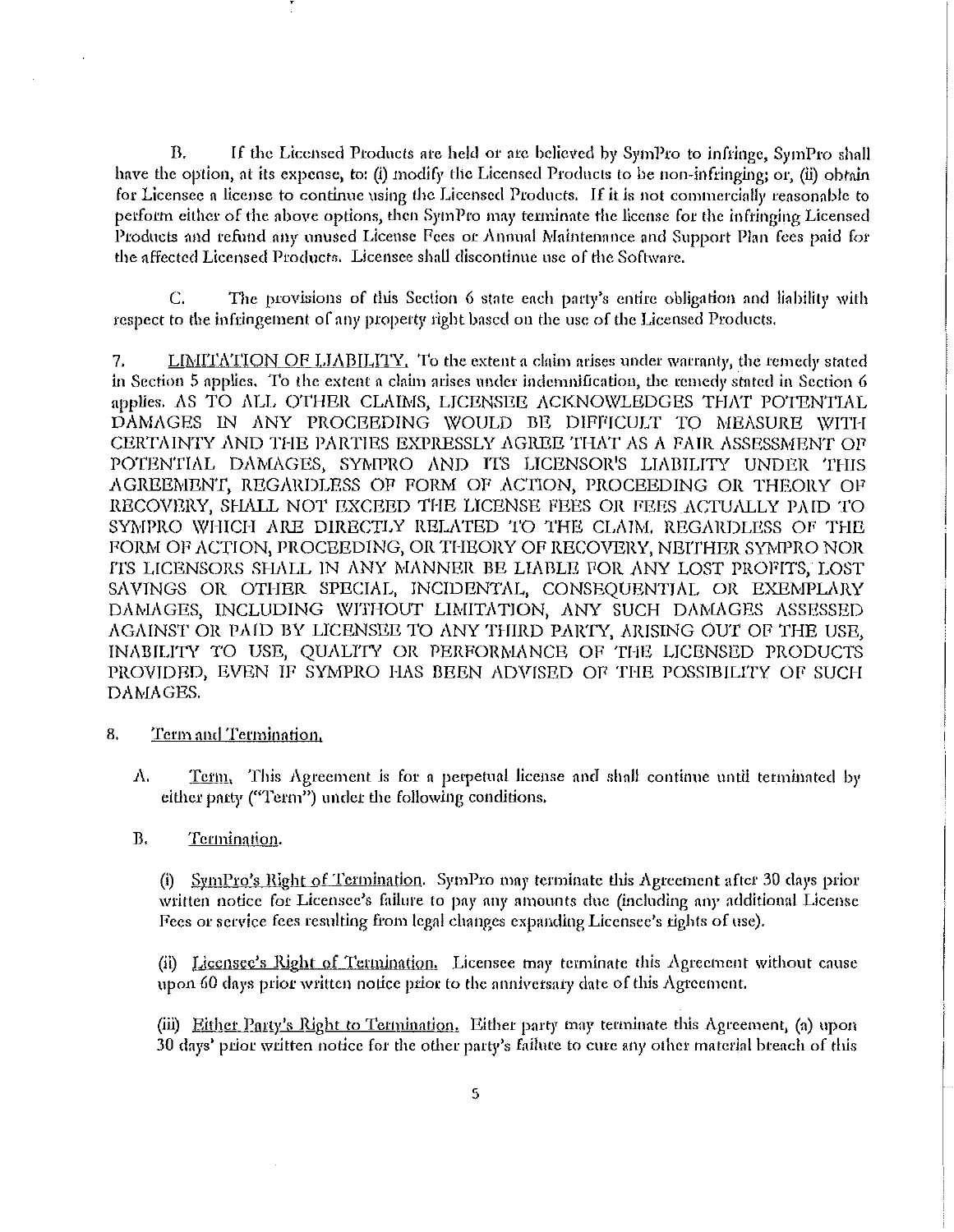$\Lambda$  greement; (b) immediately upon: (I) termination or suspension of Licensee's business, (II) insolvency or filing of a voluntary or involuntary petition in bankruptcy, which petition is not dismissed within 30 calendar days of filing, (III) appointment of a receiver, assignee or other liquidating officer for all or substantially all of the Licensee's assets or (IV) an assignment for the benefit of creditors.

Termination of Maintenance and Support Plan. Either party may terminate the Plan upon 60 C. days written notice before the anniversary date of this Agreement.

Effect of Termination. Except for termination of the Plan, Licensee shall cease use of the D. Licensed Products upon termination of this Agreement and shall provide a written certification to SymPro of removal of all copies of the Software from its system and destruction of all copies of Software and Documentation except that required for archival purposes. Termination of the Plan shall not result in termination of this Agreement unless otherwise specified. Termination of this Agreement shall not relieve Licensee of its obligation to pay for any fees nor result in the refund of any fees paid.

9. General.

A. Injunctive Relief. Licensee's breach of any obligation under this Agreement regarding the use, duplication, modification, transfer or confidentiality of the Licensed Products shall entitle SymPro to injunctive, specific performance or other equitable relief, all without need of bond or undertaking of any nature, Licensee specifically acknowledging that SymPro's remedies at law under such circumstances would be inadequate.

Assignment. This Agreement shall not be assignable by cither party and neither party may **B.** delegate its duties hereunder without the prior written consent of the other party. Any attempt by a party to assign any of its rights or delegate any of its duties hereunder without the prior written consent the other party shall be null and void and shall result in immediate termination of this Agreement under its terms and conditions. Notwithstanding the foregoing, either party may assign its rights or delegate its duties under this Agreement without written consent of the other party in the event that this Agreement is assigned to a successor, parent, or subsidiary of such party, or in the event of an acquisition, merger, or sale of the majority of the relevant assets or shares of either party.

Governing Law and Venue. This Agreement is governed by the laws of State of Michigan. C. Venue lies in the state and federal courts located in Muskegon County and Federal Courts located in the Western Division of Michigan.

 $Scverability$ , If a provision is declared invalid, the remainder of the Agreement will continue in D. full force and effect. The offending provision shall be interpreted to whatever extent possible to give effect to its stated intent.

Waiver. Failure to require performance of any provision or waiver of a breach of a provision Е. does not waive a party's right to subsequently required full and proper performance of that provision.

Entire Agreement. This Agreement represents the entire agreement on this subject matter F.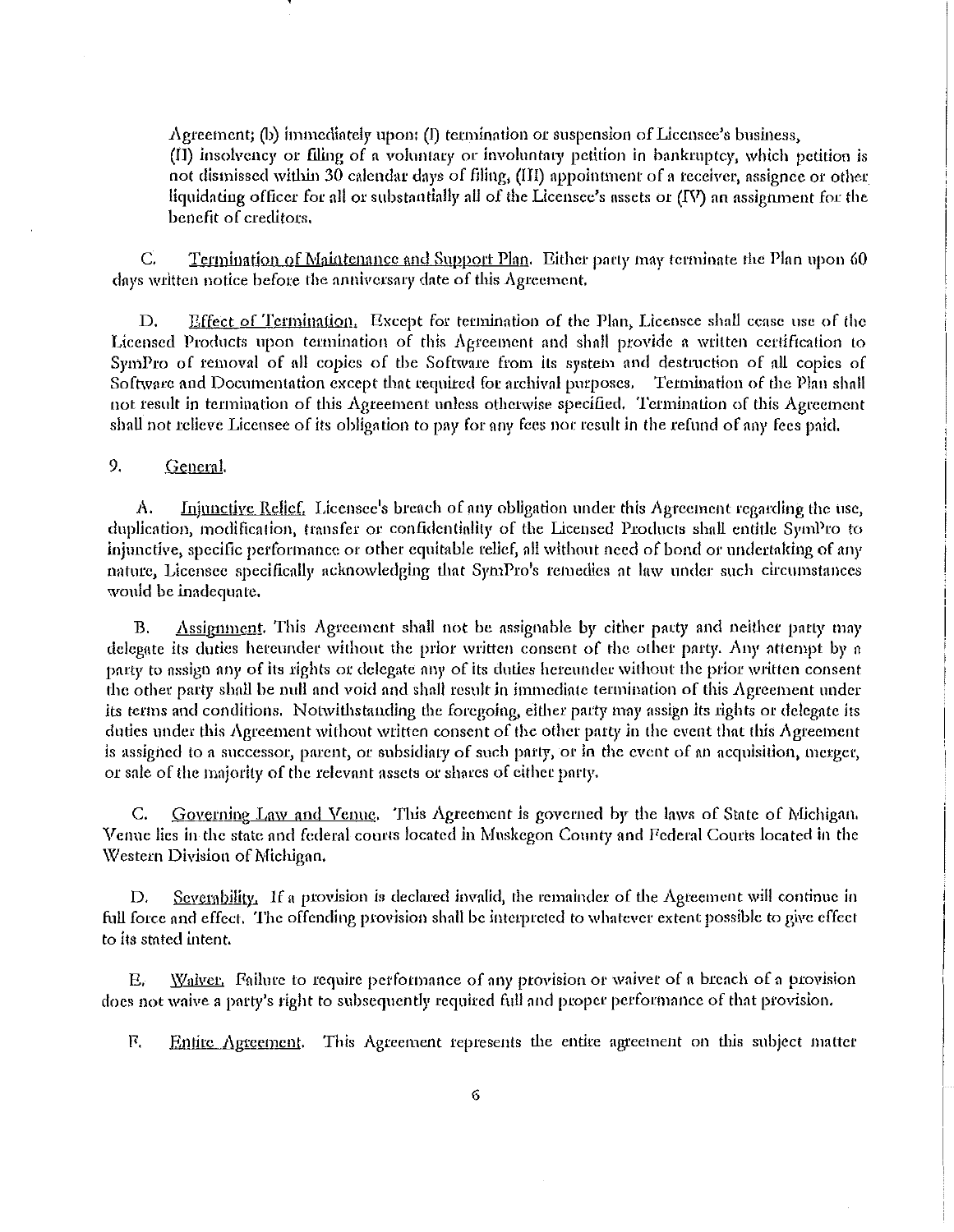excluding all prior agreements, representations, statements, negotiations, and understandings and provisions in any Orders issued hereunder unless the parties consent in writing. This Agreement may be modified only by a written agreement signed by a party's authorized representative.

G. Conflict. Should any Exhibit conflict with this Agreement, the Exhibit shall control.

H. Notices. All notices and demands hereunder shall be in writing and shall be served by personal service or by mail at the address of the receiving party stated below (or at such different address as may be designated by such party by written notice to the other party) and shall be deemed complete upon receipt. Notices to be sent to:

| SymPro Inc.               | Muskegon County                   |
|---------------------------|-----------------------------------|
| Name: Carlton Young       | Name: Heath Kaplan                |
| Title: Client Support Mgr | Title: Finance Manager            |
| Email:Cyoung@sympro.com   | Email: Kaplanhe@co.muskegon.mi.us |

I. Independent. Each party is acting as an independent contractor and not as an agent, partner, or joint venturer with the other party for any purpose.

J. Compliance with all Applicable Laws. Export, At all times, Licensee will adhere to all applicable state, federal and local laws and regulations in the conduct of its business, installation and use of the Software and maintain the proper insurances as are customary in the business. Licensee shall comply with all applicable export and import control laws and regulations in its use of the Software and, in particular, Licensee shall not export or re-cxpott the Software wltlwut all required Urlited States and foreign government licenses.

K. Force Majeure. Except for the payment of any amounts due, performance will be suspended for force majeure upon written notice and may be terminated if such event continues for more than 30 days.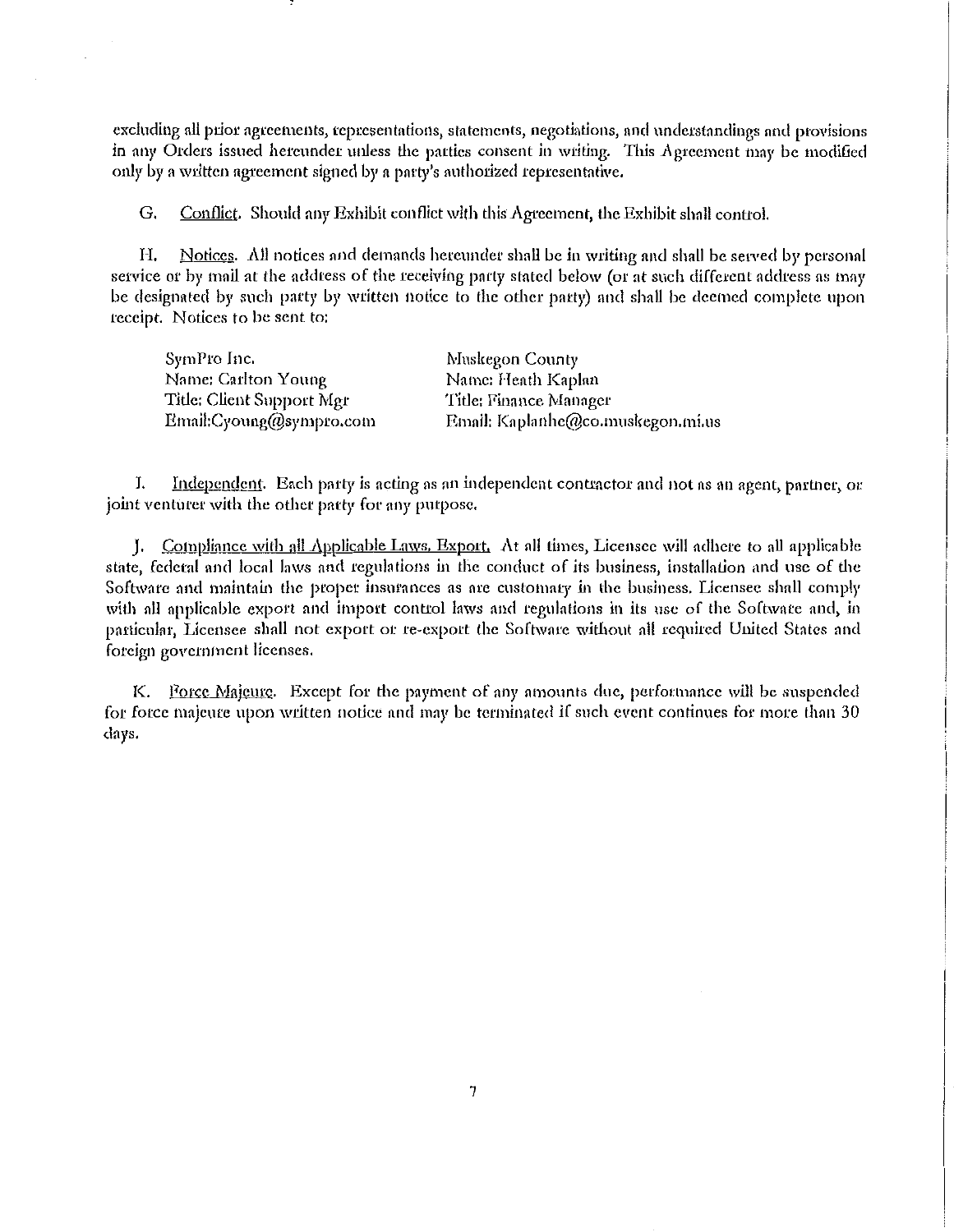L. Severability. If any one or more of the provisions contained herein shall for any reason be held to be invalid, illegal or unenforceable in any respect, then such provision or provisions shall be deemed severable from the remaining provisions hereof, and such invalidity, illegality or unenforceability shall not affect nny other provisions hereof, and this Agreement shall be constmed ns if such invalid, illegal or unenforceable provision had never been contained herein.

IN WITNESS WHEREOF, the parties have executed this Agreement as of the Effective Date.

SymPro, Inc., n California corporation

SymPro, Inc.,<br>
a California corporation<br>
By:<br>
Name: Michael Byrne

Title: President and CEO

Address: 2200 Powell Street, Suite 1170 Emeryville, California 94608 Tel. No, 510 655 0900 Fax: 510-655-4064

Muskcgon County ("Liccn::~';) *\_\_ L);;r* · -· *;J*  By Canufly 1/ phone 7

Print Name: Ken Mahoney Title: Board of Commissioners Chairman

Address: 990 Terrace Street Muskegon, MI 48442 Tel. No. 231.724.6520 Pax: 231.724.6673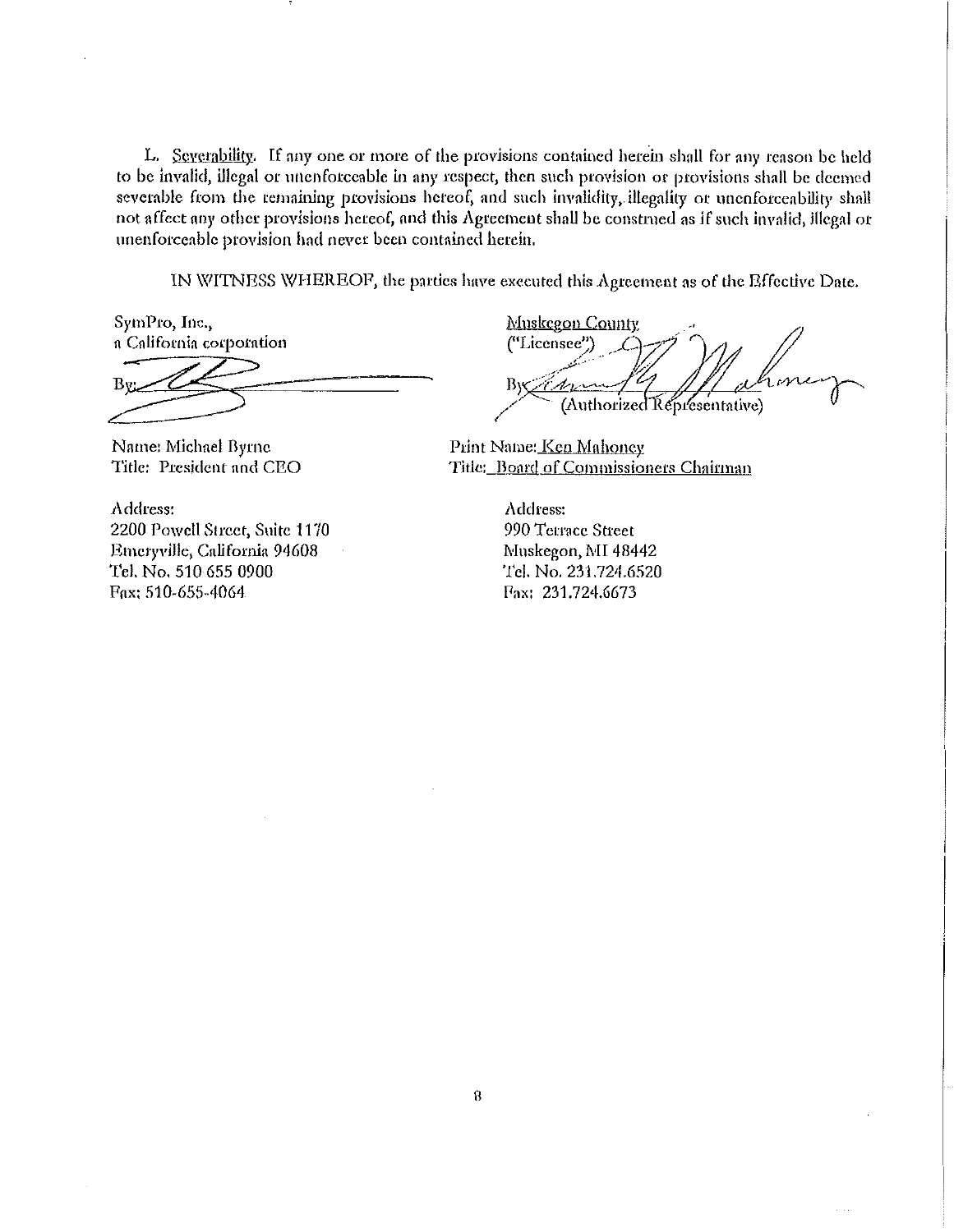## Exhibit A

# $\mathfrak{t}$ SYMPRO SOFTWARE LICENSE AND SERVICE AGREEMENT By and Between SymPro, Inc. and Muskegon County, Michigan, Licensee Effective Date December 15, 2011

 $\mathbf{1}$ . Designated Equipment: Workstations: Intel Pentium Processor (1GHz or better) Microsoft Windows Operating System (2000, XP); minimum 1GB RAM, 1GB available disk space. Networking: Microsoft Windows Operating System (2000, 2003) or Novell Netware 4.x 5.x; minimum 2 GB RAM, 2GB available disk space

For equipment or operating systems not named in this section, contact SymPro for compatibility information.

- $2.$ Designated Site: 990 Terrace Street Muskegon, MI 48442
- $3.$ Software and Documentation: SymPro Treasury Management Software

Ŷ.

Debt Management Software Network license (3 Concurrent Users) General Ledger Module & Interface to BS&A

Any other Software licensed during the Term as described in this Exhibit, any amendment hereto or any purchase order issued by Licensee and accepted by SymPro.

Authorized Users: Network installation with concurrent access and support for 3 4. Authorized Users.

#### License and Service Fees: 5.

| a. | License and Service Fees:               |          |
|----|-----------------------------------------|----------|
|    | Total Software License Fee:             | \$30,000 |
|    | Annual Maintenance and Support          | \$6,000  |
|    | 4 Days Training & Implementation*       | \$6,400  |
|    | Project Management                      | \$2,500  |
|    | Conversion of Existing Debt Positions** | \$7,500  |
|    |                                         |          |

Total

 $$52,400$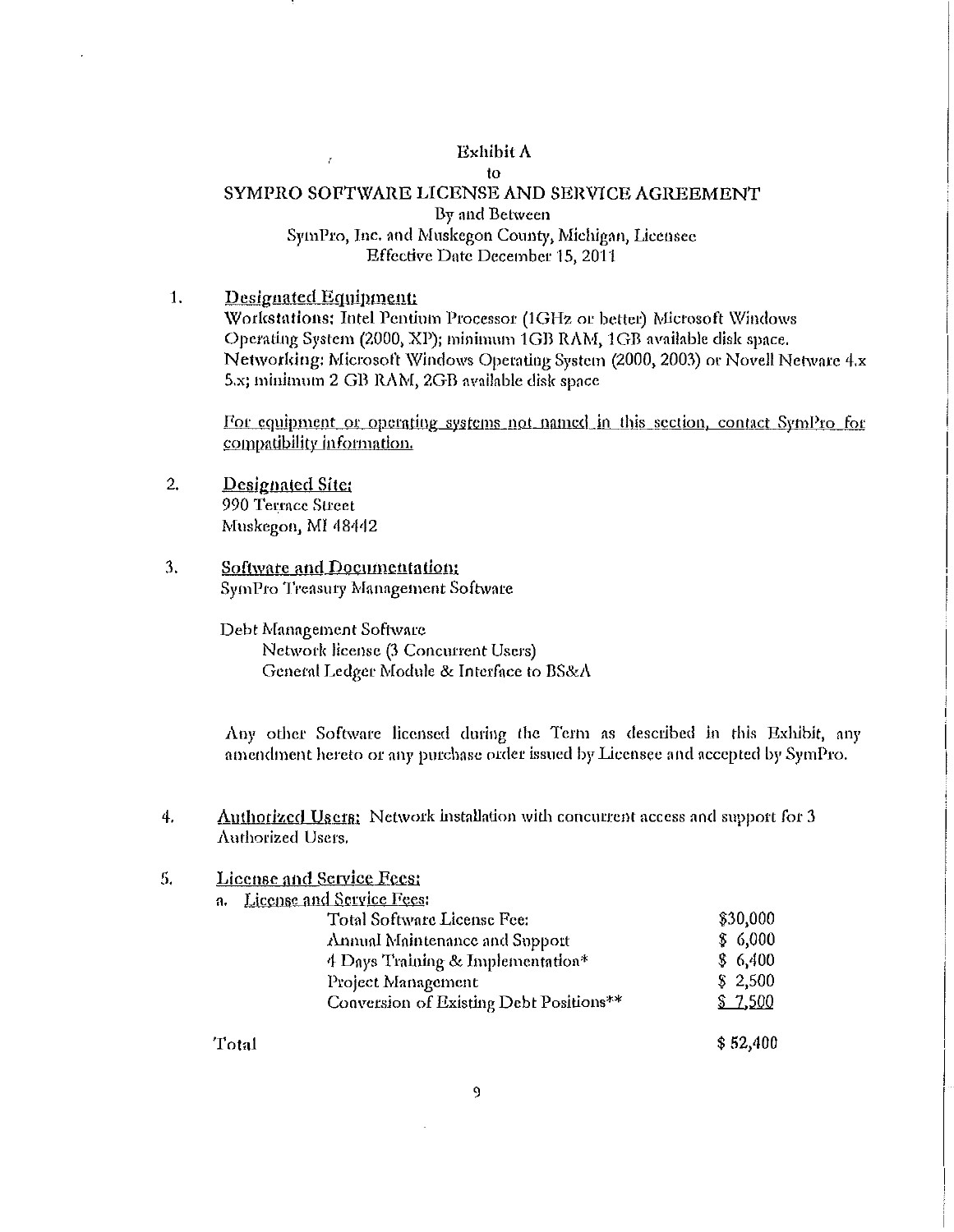#### • Travel Expenses Not Included

 $\ddot{\phantom{0}}$ 

"Comprehensive conversion of exisllng deb! data (approximately 20 Issues) from legacy plalform(s) to SymPro Debt Manager. Service Includes:

- Adding all axis ling and prior debt to pre-1906 Including CUSIPs
- Review of legal structures and inclusion In Pebt Manager
- Analysis of Deb! Manager data to Comprehensive Annual Financial Report to lnsuro conllnulty and accuracy
- Storage of all available bond documents In PDF format

## 6. £ayment Schedule:

License fees will be invoiced upon execution of this agreement.

Annual Maintenance and Support for year one will be invoiced upon the earlier of product delivery date or 30 days from the execution of this agreement.

Professional seevicc fees and training will be invoiced as services are petfonned.